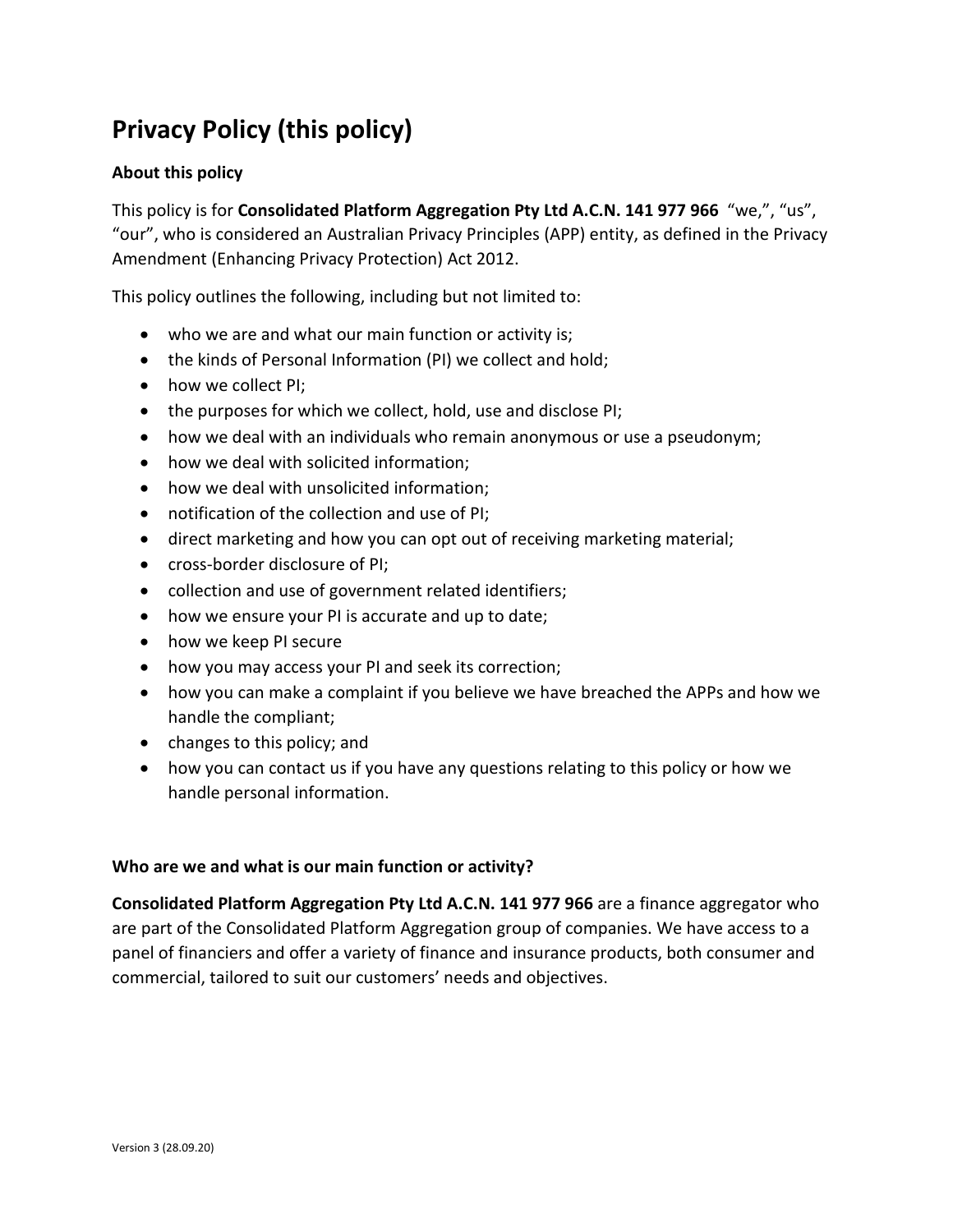# **What is Personal Information (PI) and what kinds do we collect and hold?**

PI is information or an opinion about an identified individual or an individual who is reasonably identifiable. Examples of the kinds of PI we collect include, but are not limited to an individual's:

- name, signature, residential, business or e-mail address, telephone number, date of birth, medical records, bank account details and expenditure details;
- employment details, such as business address, contact details, job title and salary; and
- credit report information, such as credit history, credit accounts, repayment history information, inquiries, defaults and bankruptcy etc.

Sensitive Information is also a form of PI and can include information or an opinion about an individual's racial or ethnic origin, political opinions, religious beliefs, criminal record or health information. Generally, we are not required to collect Sensitive Information as it is not reasonably necessary for our main function or activity.

However, if you require information about any insurance products we offer, we may need to obtain health information from you. If this is the case, we will inform you and obtain your consent prior to obtaining the information.

# **How we collect your PI**

In the majority of cases, we will collect your PI directly from you when you apply for a finance and / or insurance product and this is referred to as 'solicited information.' Where you consent for us to do so, we can also collect your PI from third parties, such as employers, accountants, banks or referrers (who may simply provide us with your contact details.)

# **Why do we collect your PI and how do we hold, use and who do we disclose it to?**

We collect your PI to provide you with finance and / or insurance products you've requested. If we proceed with providing finance and / or insurance products to you, we will hold your PI for a period of seven years after the finance contract has ceased. After that period, we will delete the PI we no longer require.

We disclose your PI to the following sources, including but not limited to:

- financiers;
- insurers;
- credit reporting bodies in order to obtain credit information about you;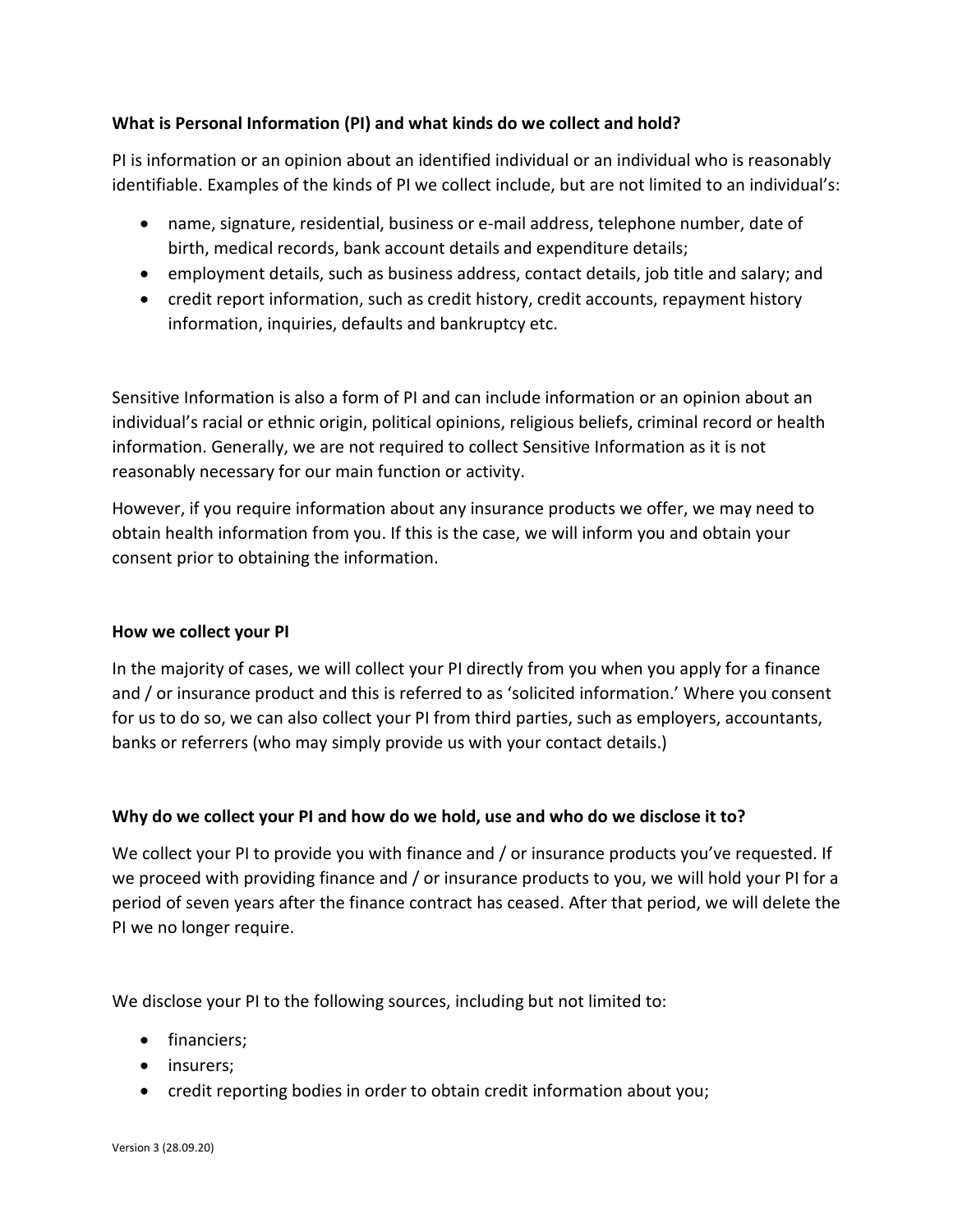- your employer, bank, solicitor or accountant to verify the information you've provided us;
- the supplier (e.g. motor vehicle dealership) from where you are purchasing the asset where applicable; and
- your referees or contacts if we are unable to contact you.

# **How we deal with an individuals who remain anonymous or use a pseudonym?**

You have the option of not identifying yourself or of using a pseudonym when dealing with us. For example, if you contacted us with a general enquiry about our products, services or the financiers or insurers we have on our panel, you don't need to identify yourself.

However, if you elect to apply for a finance and/ or insurance product, you will need to identify yourself, as your PI is required to support a finance application.

## **How we deal with solicited information**

We will only collect information form you or from a third party with your consent, that is reasonably necessary for our main function or activity, that is, any activity related to a finance and or insurance application. Whilst we generally don't collect sensitive information, we will only do so if it is related to our main function or activity and we obtain your consent to collect it.

# **How we deal with unsolicited information**

If we receive PI about you that you did not solicit, we will determine if we could have obtained this information by lawful and fair means. An example may be where we obtain information about you from your accountant or solicitor. However, if we determine we would be unable to collect the information by lawful and fair means or if the information is not reasonably necessary for our main function or activity, we will destroy or permanently de-identify the information.

#### **Notification of the collection and use of personal information**

When we collect PI directly from you, we will advise you of the purposes for which it was collected, who it will be disclosed to and why, how you can access your PI and seek its correction or how you can make a complaint if you believe your PI was not handled in accordance with this policy or the APPs.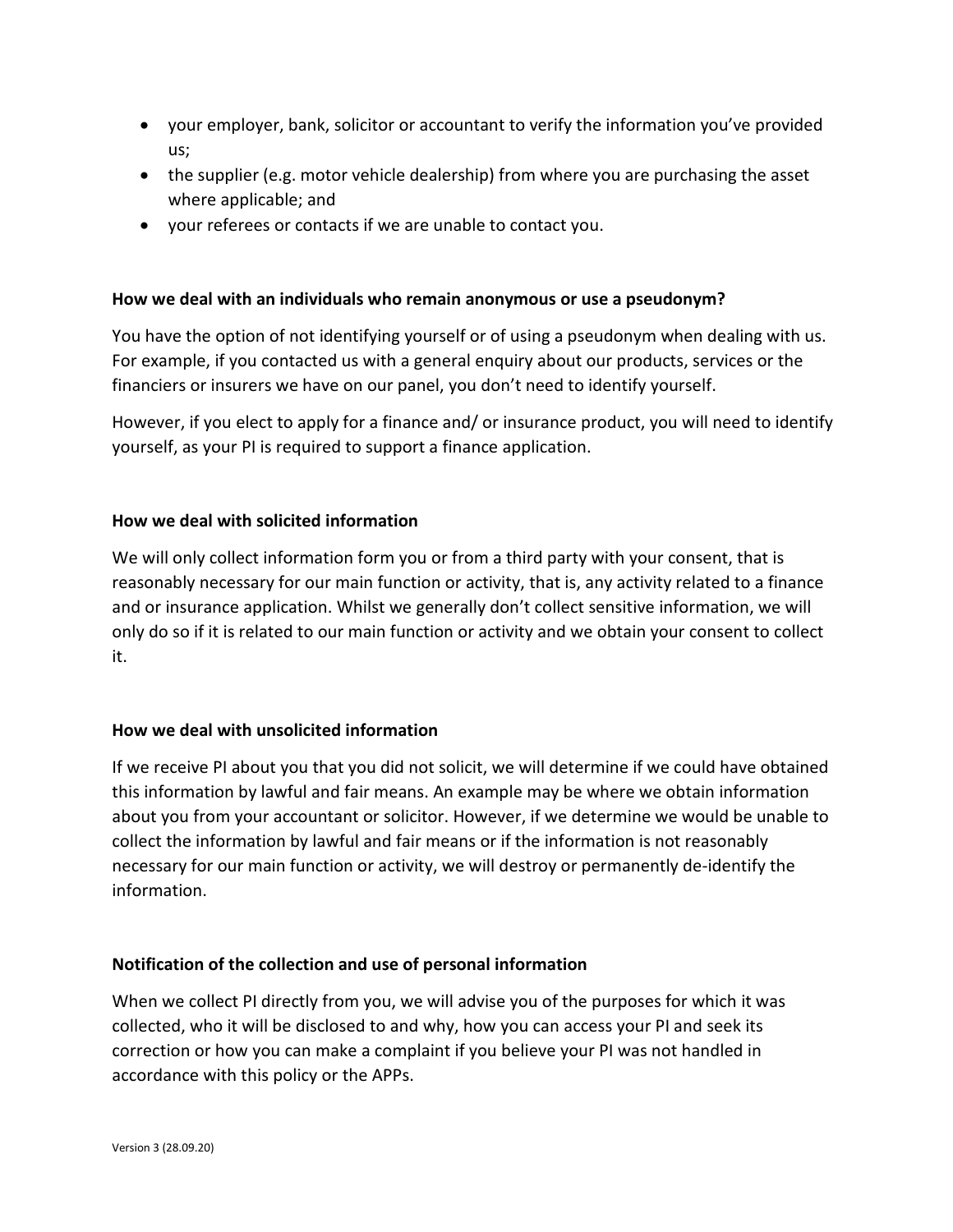In circumstances where we collect PI from a third party about you, we will inform you of that collection and if the PI is reasonably necessary for our main function or activity, how we intend on using it and who we will disclose it to.

## **Direct marketing and how you can opt out of receiving marketing material**

We may use the PI we collected from you for the purpose of marketing about additional products or services available to you, both via our group and third parties. These marketing activities may be conducted via e-mail, telephone, social media platforms, SMS, mail or any other electronic means. We won't sell your PI to any organization outside our group.

If you do not wish to receive marketing material from us, you can opt out and any time but simply sending an e-mail to compliance@platform.com.au and we will update our records and systems accordingly. Alternatively, you can call us on 1300 887 754 and advise us you no longer wish to receive marketing material. Generally speaking, we will stop sending direct marketing material to you within 30 days of receiving the request.

## **Cross-border disclosure of PI**

Our group operates in Australia, however, we may share your information with organisations outside Australia whom we are affiliated and have contractual arrangements with. These countries include, but are not limited to:

- Germany;
- New Zealand;
- United Kingdom;
- Philippines;
- India;
- Singapore;
- Japan;
- Malaysia;
- Vietnam; and
- the United States of America.

As electronic or networked storage can be accessed from various countries via an internet connection, it's not always practicable to know in which country your information may be held.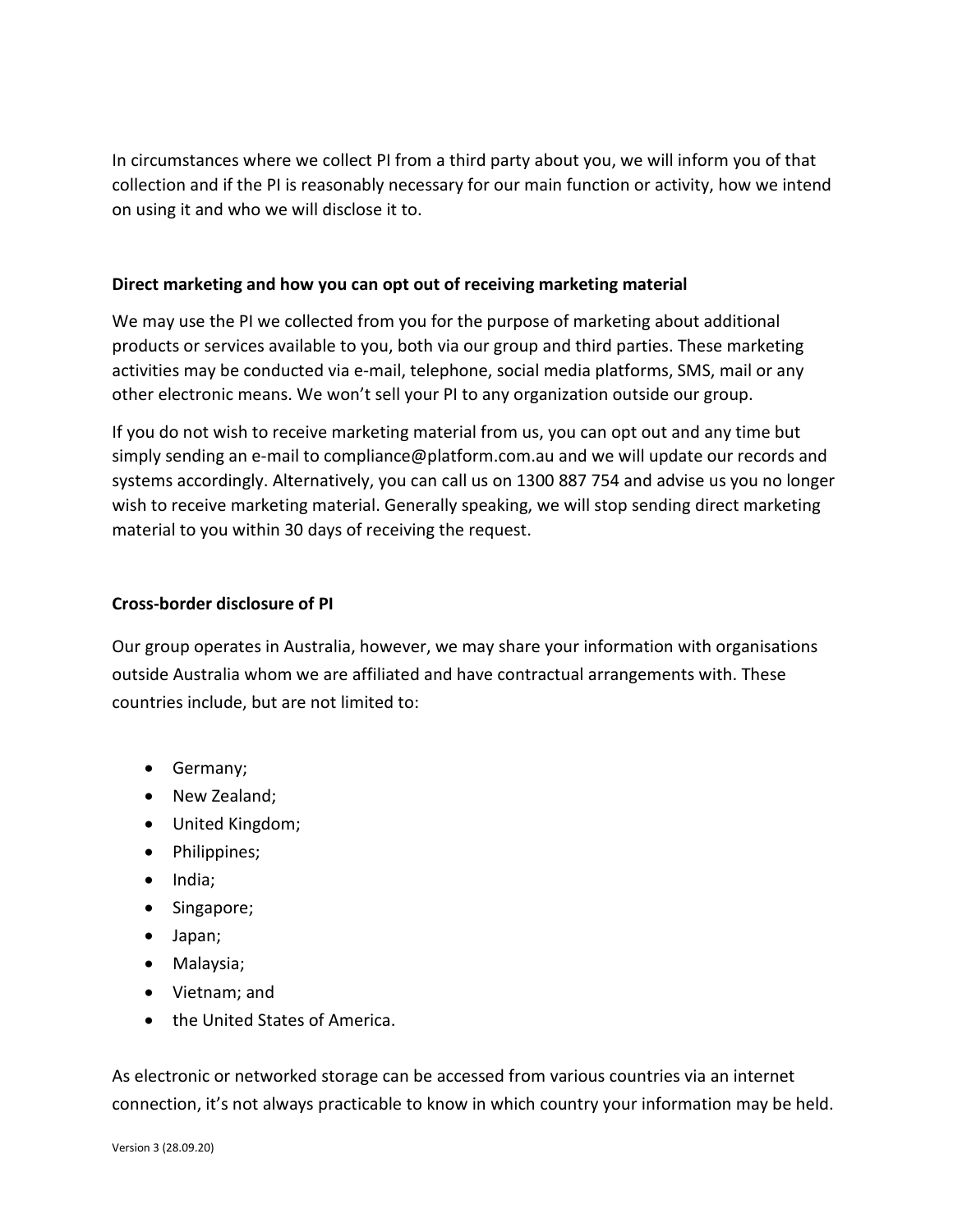If your information is stored in this way, disclosures may occur in countries other than those listed.

Overseas organisations may be required to disclose information we share with them under a foreign law. In those instances, we will not be responsible for that disclosure.

# **Use and collection of government related identifiers**

As part of the finance application process, we may collect government related identifiers from you that appear on certain documents. Examples of government related identifiers include, but are not limited to:

- Driver's Licence numbers;
- Passport numbers; and
- Tax File Numbers.

We won't use a government related identifier to identify you or your application, as generally we will use your name and / or an application number.

When providing certain finance and / or insurance products to you, we may be required to disclose certain government related identifies, such as a Driver's Licence number to a financier or insurer, which forms part of their identification process.

However, there are specific requirements relating to Tax File Numbers. Under the Tax File Number Rule 2015, TFNs should only be collected under superannuation, taxation and personal assistance laws. We will take all reasonable steps to permanently de-identify any TFN that appears on a document we have received from you, your employer or accountant.

# **How we ensure your PI is up to date and accurate**

We will make every reasonable effort to ensure that the PI we hold about you is accurate, up to date and complete. However, if any of your PI needs to be updated, please contact us (refer to the Contact Us section of this policy) and we will update it for you.

#### **How do we keep your PI secure?**

We take the security of your PI seriously and as information is stored both electronically and in hardcopy format, we have a variety of safety measures in place to protect your PI from misuse, modification, interference, loss, unauthorized access or disclosure. Some of the safety measures include, but are not limited to: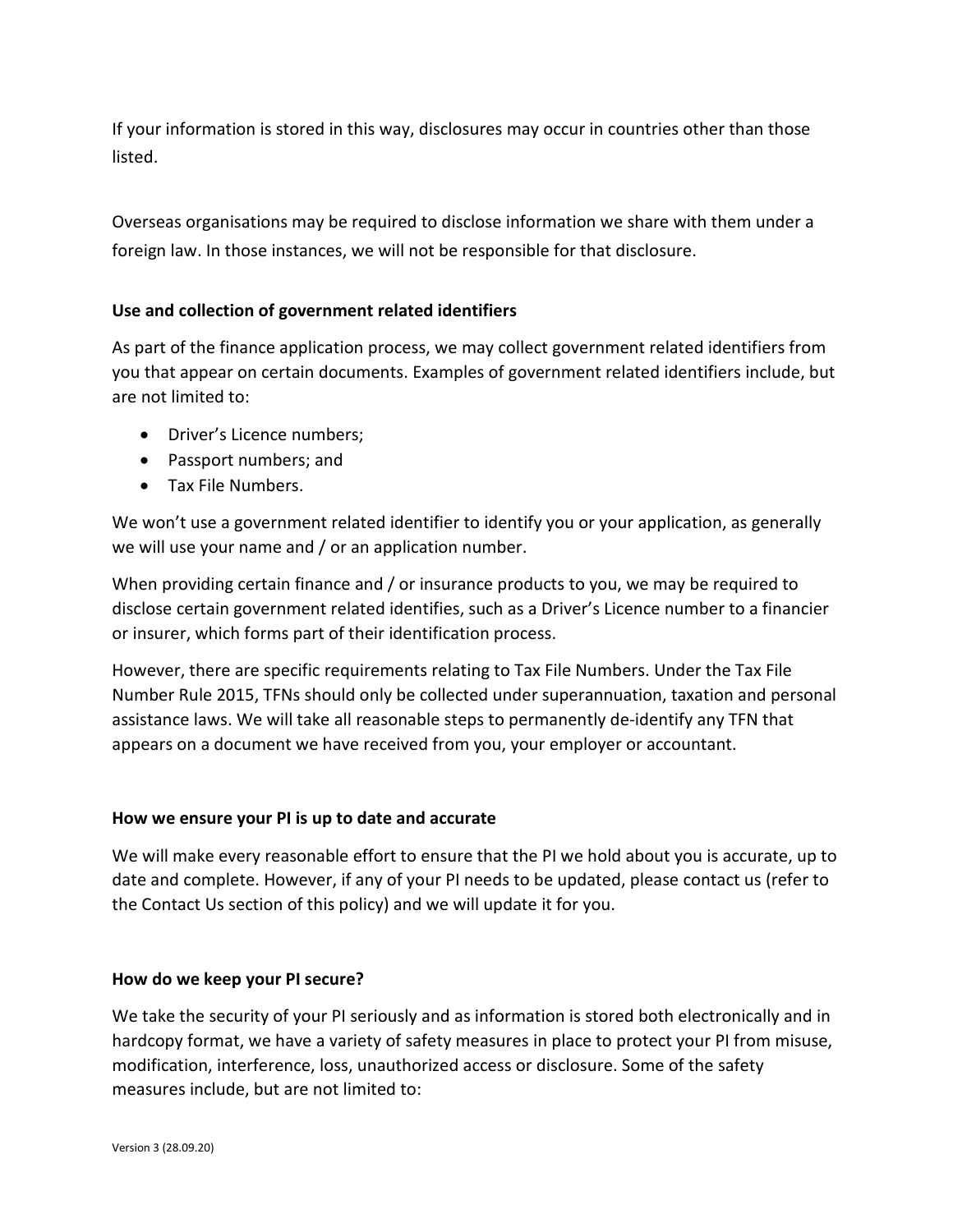- confidentiality agreements requirements of our employees and external representatives;
- document storage security policies;
- security measures for access to our systems;
- only giving access to PI to authorized staff and representatives who require access to such information;
- premises security; and
- electronic security systems such as firewalls and data encryption.

Where we store PI physically or electronically with third party data storage providers, we have contractual arrangements to ensure those providers take appropriate security measures to protect that that information and restrict those who access it.

# **How can you access your PI and seek its correction?**

If we hold PI about you, we must provide you with access to that information upon receiving a request from you. However, there are certain circumstances where we may not provide you with access to your PI, such as:

- we believe there is a threat to life or public safety;
- there is an unreasonable impact on other individuals;
- the request is frivolous;
- the information wouldn't ordinarily be accessible because of legal proceedings;
- it would prejudice negotiations with you;
- it would be unlawful;
- it would jeopardise taking action against serious misconduct by you;
- it would be likely to harm the activities of an enforcement body (e.g. the police); or
- it would harm the confidentiality of our commercial information.

If we can't provide the information you've requested, we will advise you in writing as to the reasons and how you can make a complaint.

If you believe the PI we hold about you is inaccurate, out of date, incomplete, or irrelevant, please contact us and we'll update it.